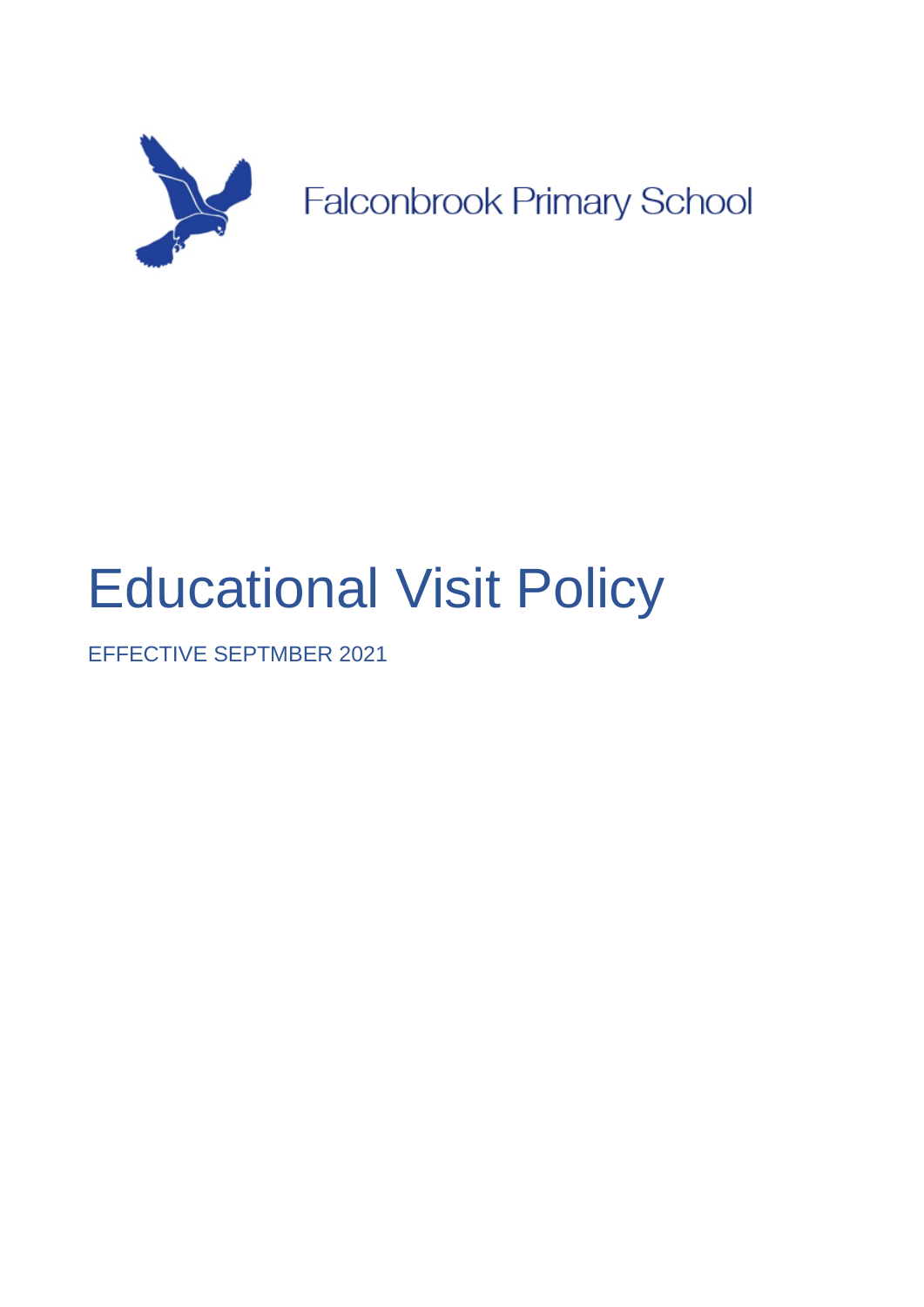# **Aims**

We believe that educational visits are an integral part to an effective and balanced curriculum. The school has a strong commitment to the added value of learning beyond the statutory school day and beyond the school premises.

#### **Visit leaders must adhere to the following policy when organising visits. Failure to do so can lead to the cancellation of the visit.**

Any visit that leaves the school grounds is covered by this policy, whether as part of the curriculum, during school time, or outside the normal school day.

In addition to this Educational Visits Policy, Falconbrook School:

- 1. Adopts Wandsworth Local Authority's 'Outdoor Educational Visits Guidance'
- 2. Adopts National Guidance [www.oeapng.info](http://www.oeapng.info/) (as recommended by Wandsworth Local Authority)

All staff are required to plan and execute visits in line with this school policy, Local Authority policy, and National Guidelines. Staff, in particular, are directed to be familiar with the roles and responsibilities outlined within the quidance.

# **Types of Visit and Approval**

There are three 'types' of visit:

- 1. **Visits/activities within the 'School Learning Area' that are part of the normal curriculum and take place during the normal school day.**
	- These follow the 'School Learning Area' Operating Procedure (Appendix 1)
- **2. Other non-residential visits within the UK that do not involve an adventurous activity. E.g. visits to museums, farms, theatres, etc.** These are submitted by the visit leader using the Falconbrook School Visit Request Form and approved by the Head teacher (Appendix 2). These follow the Standard Operating Procedure (Appendix 3) and a Specific Risk Assessment (Appendix 4).
- **3. Visits that are overseas, residential, or involve an adventurous activity.** These follow 2. above, but the Head teacher then submits the visit to Wandsworth (Lewis Brunton) for approval.

# **Roles and Responsibilities**

**Visit leaders** are responsible for the planning of their visits, including a pre visit if the trip is to a venue the visit leader has not used before, and for ensuring the Falconbrook School Visit Timeline (Appendix 5) is adhered to. Visit leaders have responsibility for writing/ensuring that their visits comply with all relevant guidance and requirements including Falconbrook School's; 'School Learning Area' Operating Procedure, the Standard Operating Procedure and the Specific Risk Assessment and should seek advice from the EVC where necessary.

**The Educational Visits Coordinator (EVC)** is Sarah Pieniek-Jones, who will support and challenge colleagues over visits and learning outside the classroom (LOtC) activities. The EVC is the first point of contact for advice on visit related matters.

**The Head teacher** has responsibility for authorising all visits and for submitting those that are overseas, residential or adventurous to Wandsworth Local Authority for approval.

# **Staff Competence**

We recognise that staff competence is the single most important factor in the safe management of visits, and we support staff in developing their competence in the following ways:

- Staff new to visits assist and work alongside experienced visit leaders before taking on a leadership role.
- Supervision by senior staff on some educational visits.
- Support for staff to attend training courses relevant to their role, where necessary.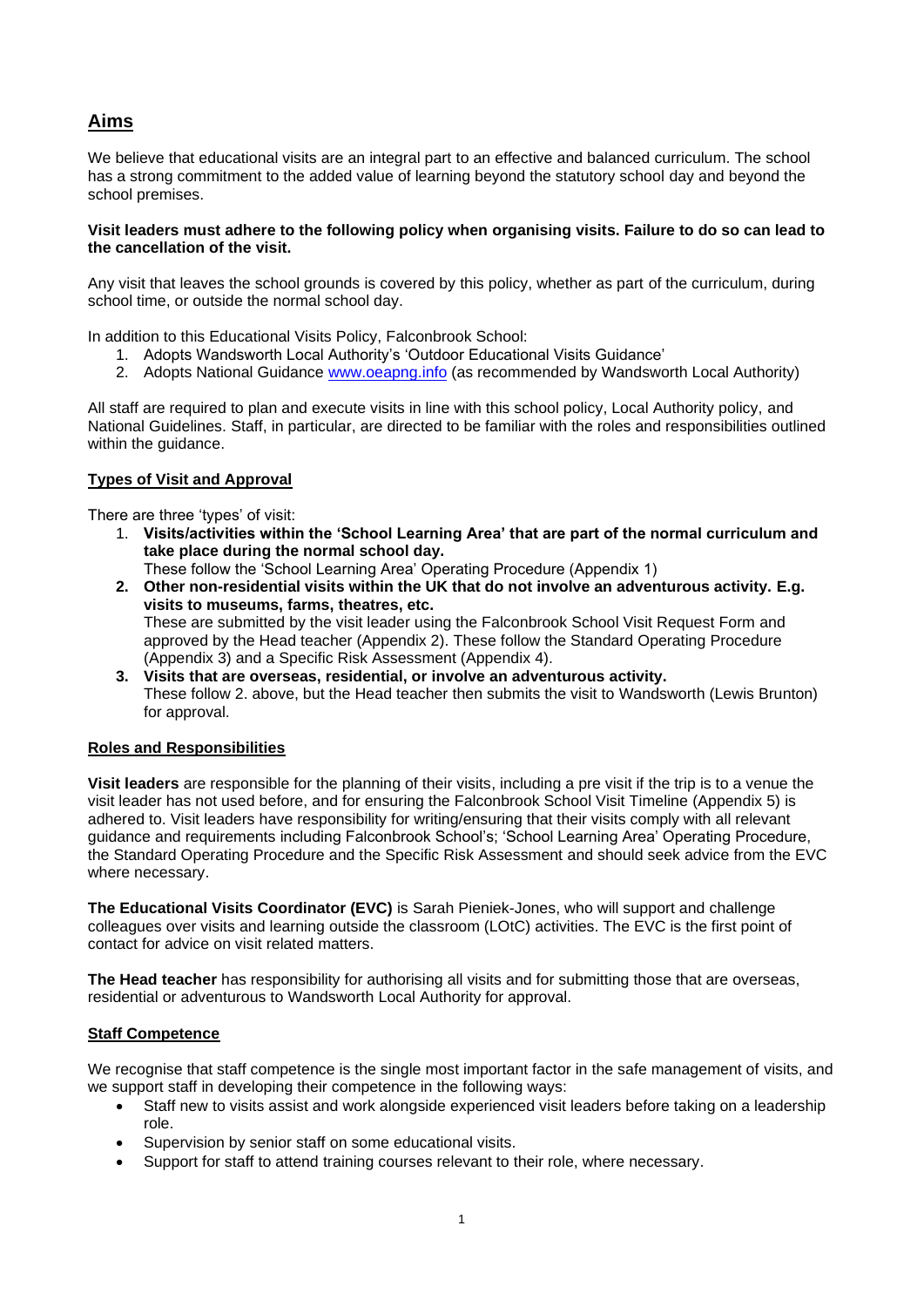In deciding whether a member of staff is competent to be a visit leader, the Head Teacher will take into account the following factors:

- Relevant experience.
- Previous relevant training.
- The prospective leader's ability to make dynamic risk management judgements and take charge in the event of an emergency.
- Knowledge of the pupils, the venue, and the activities to be undertaken.

#### **Emergency procedures**

#### **A critical incident is any incident where events go beyond the normal coping mechanisms and experience of the visit leadership team.**

The school has an Emergency Plan in place to deal with a critical incident during a visit (see Appendix 6). All staff on visits are familiar with this plan.

When an incident overwhelms the establishment's emergency response capability, or where it involves serious injury or fatality, or where it is likely to attract media attention then assistance will be sought from Wandsworth local authority.

#### **Parental Consent**

Consent is not required for activities within the School Learning Area that are part of the normal curriculum during normal school time.

The school obtains blanket consent, when a child begins at Falconbrook Primary School, for educational visits which are offsite but are within the school day. For these visits parents are informed of the visit in advance via a letter.

Parental consent must be obtained for all other visits.

### **Charging**

We strive to ensure that all visits are either free or receive funding. On occasions visits may be booked at a cost. Parents/carers may be asked for a contribution towards the cost of this visit. If sufficient contributions are not collected the visit may be cancelled. Money will be collected by the school office only.

#### **Inclusion**

Reasonable adjustments will be made to all visits to ensure all children are included. If sufficient changes are not available an alternative visit will be organised. Children who have displayed dangerous behaviours either in school or on previous visits will remain in school, all decisions made by the Head teacher will be in consultation with parents/carers.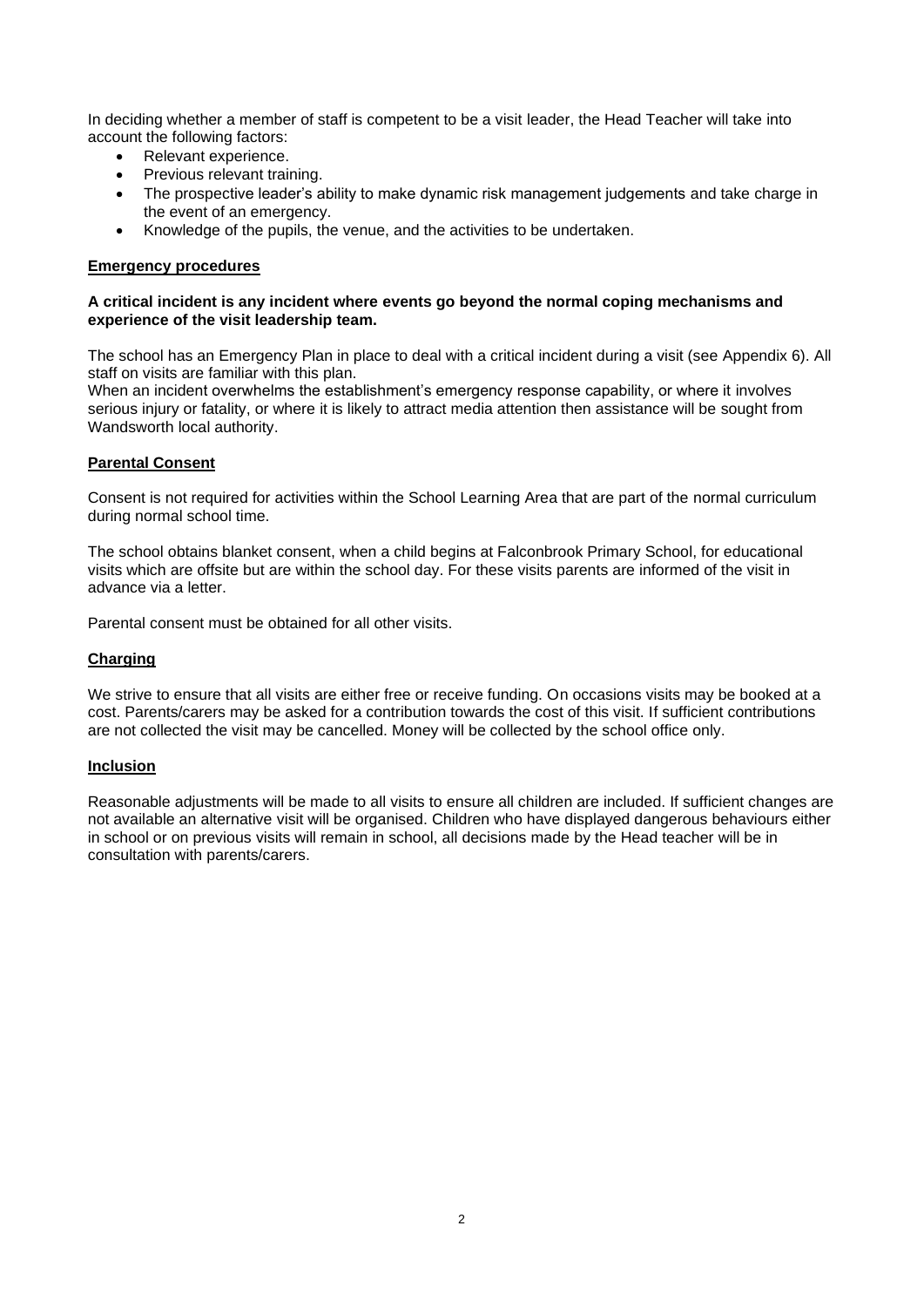# **'School Learning Area' Operating Procedure**

# **General**

Visits/activities within the 'School Learning Area' that are part of the normal curriculum and take place during the normal school day follow the Operating Procedure below.

These visits/activities:

- Do not require parental consent or for parents to be informed
- Do not normally need additional risk assessments / notes (other than the Standard Operating Procedure)
- Do not normally need a visit request form
- Can be authorised by the Head teacher verbally

# **Boundaries**

The boundaries of the School Learning Area include, but are not limited to, the following frequently used venues:

- Latchmere Leisure Centre
- York Gardens Library
- York Gardens Community Centre
- Falcon Park
- Shillington Gardens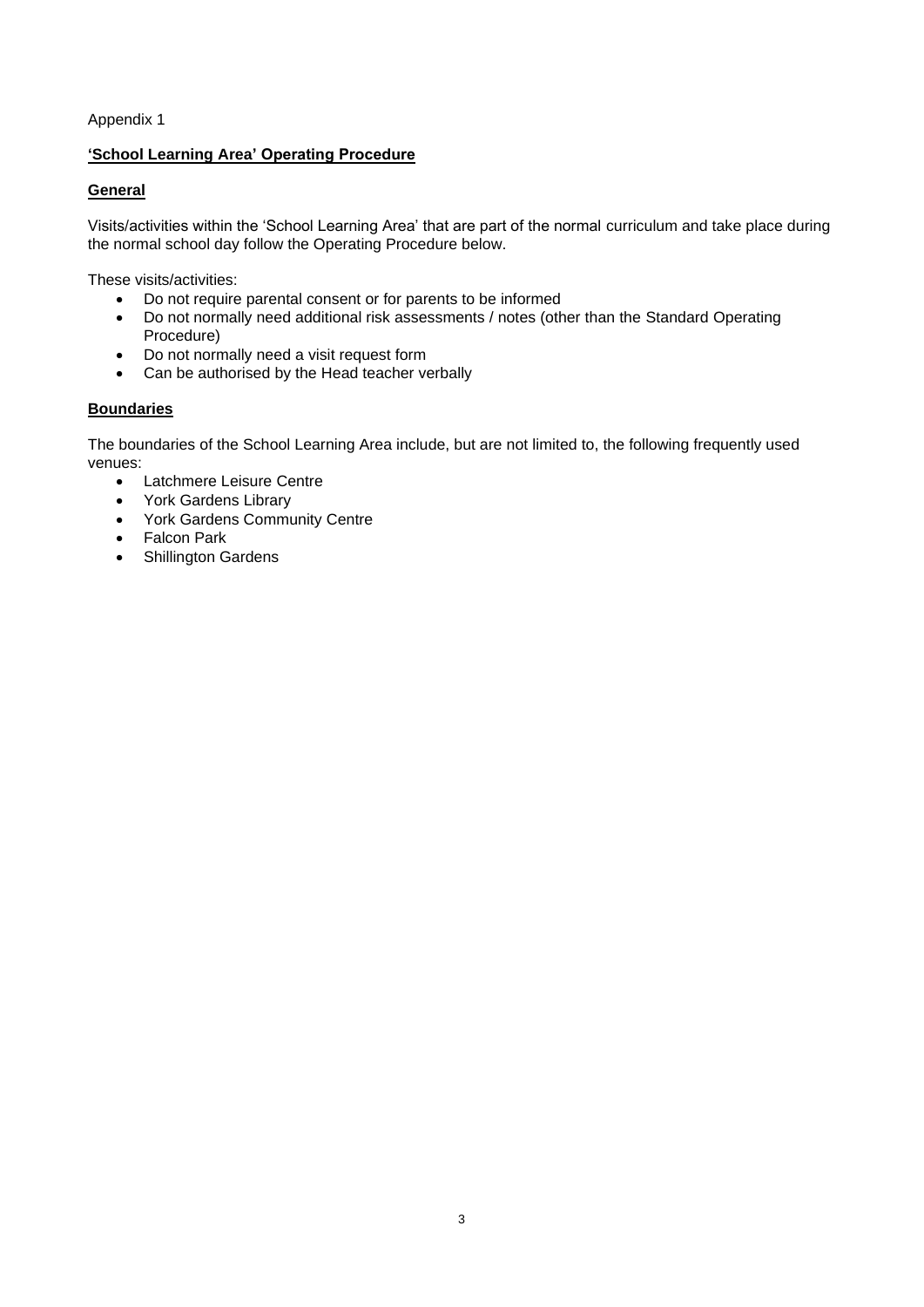

# **Falconbrook Primary School**

# **Trip Request Form**

**Name:**

Venue of trip:

Date of trip:

Timings:

Curriculum link:

| Year Group/Class attending: |         |
|-----------------------------|---------|
| Number of children: boys:   | airls:  |
| Number of adults: male:     | female: |

First aider:

Mode of transport:

Minimum cancellation date:

This trip is accessible to all pupils: yes / no

If **no** what reasonable adjustments will be made:

Any other additional details:

Confirmation from Head Teacher: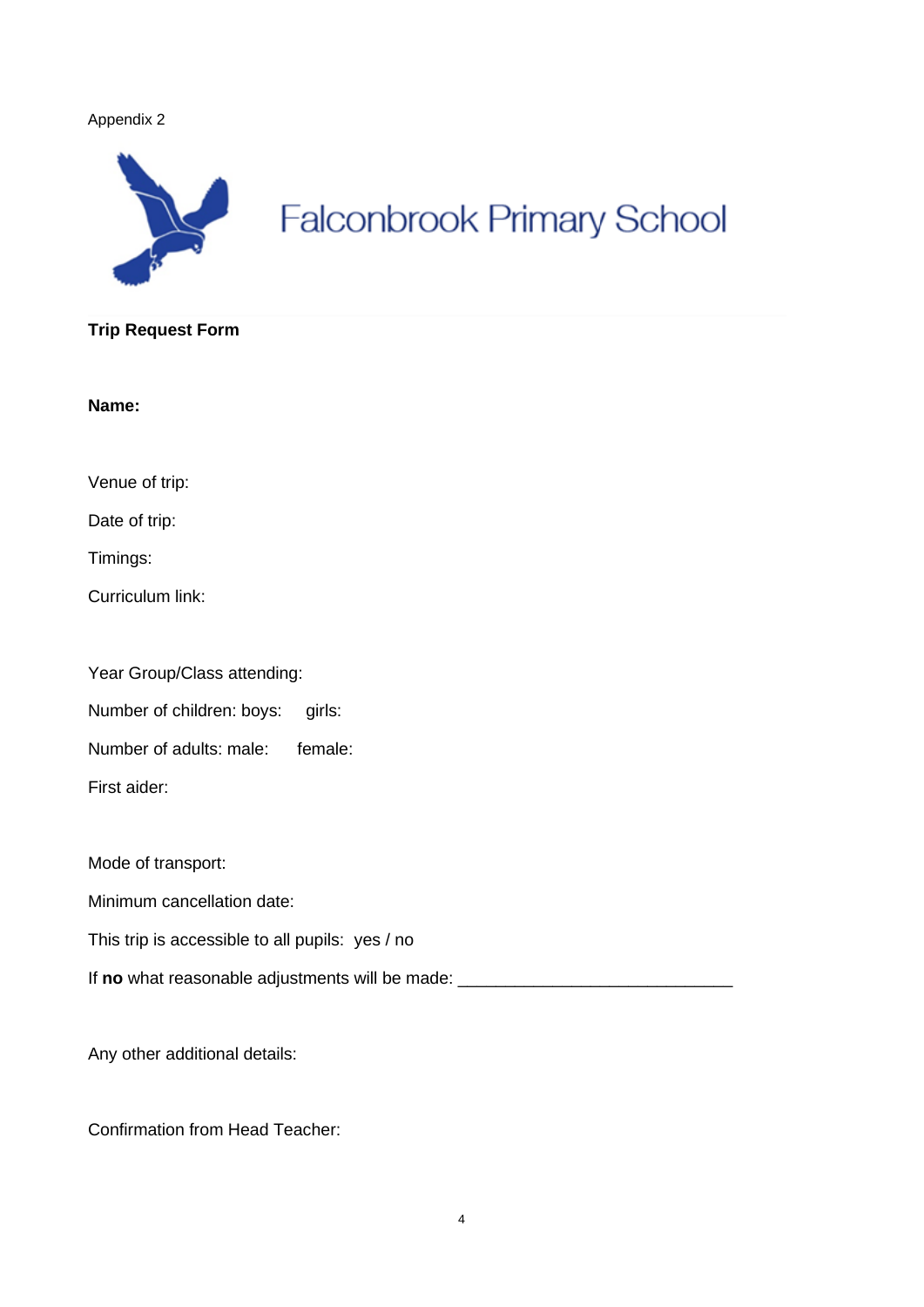

# **Standard Operating Procedure**

Trip Leader responsible for ensuring all control measures have been actioned/are in place.

| Hazard                      | Who may                   | <b>Control Measures</b>                                                                                                                                                                                                                                                                                                                                                                                                                                                                                                                                                                                                                                                          |
|-----------------------------|---------------------------|----------------------------------------------------------------------------------------------------------------------------------------------------------------------------------------------------------------------------------------------------------------------------------------------------------------------------------------------------------------------------------------------------------------------------------------------------------------------------------------------------------------------------------------------------------------------------------------------------------------------------------------------------------------------------------|
| List significant hazards    | be                        | List existing controls or note where the                                                                                                                                                                                                                                                                                                                                                                                                                                                                                                                                                                                                                                         |
| which may result in         | affected                  | information may be found. (e.g. Information,                                                                                                                                                                                                                                                                                                                                                                                                                                                                                                                                                                                                                                     |
| serious harm or affect      |                           | instruction, training, systems or procedures)                                                                                                                                                                                                                                                                                                                                                                                                                                                                                                                                                                                                                                    |
| several people.             |                           |                                                                                                                                                                                                                                                                                                                                                                                                                                                                                                                                                                                                                                                                                  |
| Trip or fall whilst walking | Children<br><b>Adults</b> | - Trip leader will ensure that all supervising staff<br>are competent and understand their roles<br>- Safety brief for the children before leaving<br>including the procedures for walking on the<br>road.<br>- Children to walk in pairs<br>- Staffing ratios will be appropriate and sufficient<br>- Adult at front, back and throughout the line.<br>- Ensure first aid box is taken<br>- Mobile phone to be taken by trip leader to<br>ensure contact with school/emergency contact                                                                                                                                                                                          |
| Loss of a child             | Children                  | - Trip leader will ensure that all supervising staff<br>are competent and understand their roles<br>- Safety brief for the children before leaving<br>including what to do if they get separated<br>from a group<br>- Children to walk in pairs<br>- Staffing ratios will be appropriate and sufficient<br>- Trip leader will ensure that all supervising staff<br>are competent and understand their roles<br>- Adult at front, back and throughout the line.<br>- Regular head count, particularly at<br>arrival/departure points, and when separating<br>and reforming groups<br>- Mobile phone to be taken by trip leader to<br>ensure contact with school/emergency contact |
| Crossing roads              | Children<br><b>Adults</b> | - Trip leader will ensure that all supervising staff<br>are competent and understand their roles<br>- Safety brief for the children before leaving<br>including the procedures for crossing the<br>road.<br>- Adults briefed on roles when crossing the road<br>- Staffing ratios will be appropriate and sufficient                                                                                                                                                                                                                                                                                                                                                             |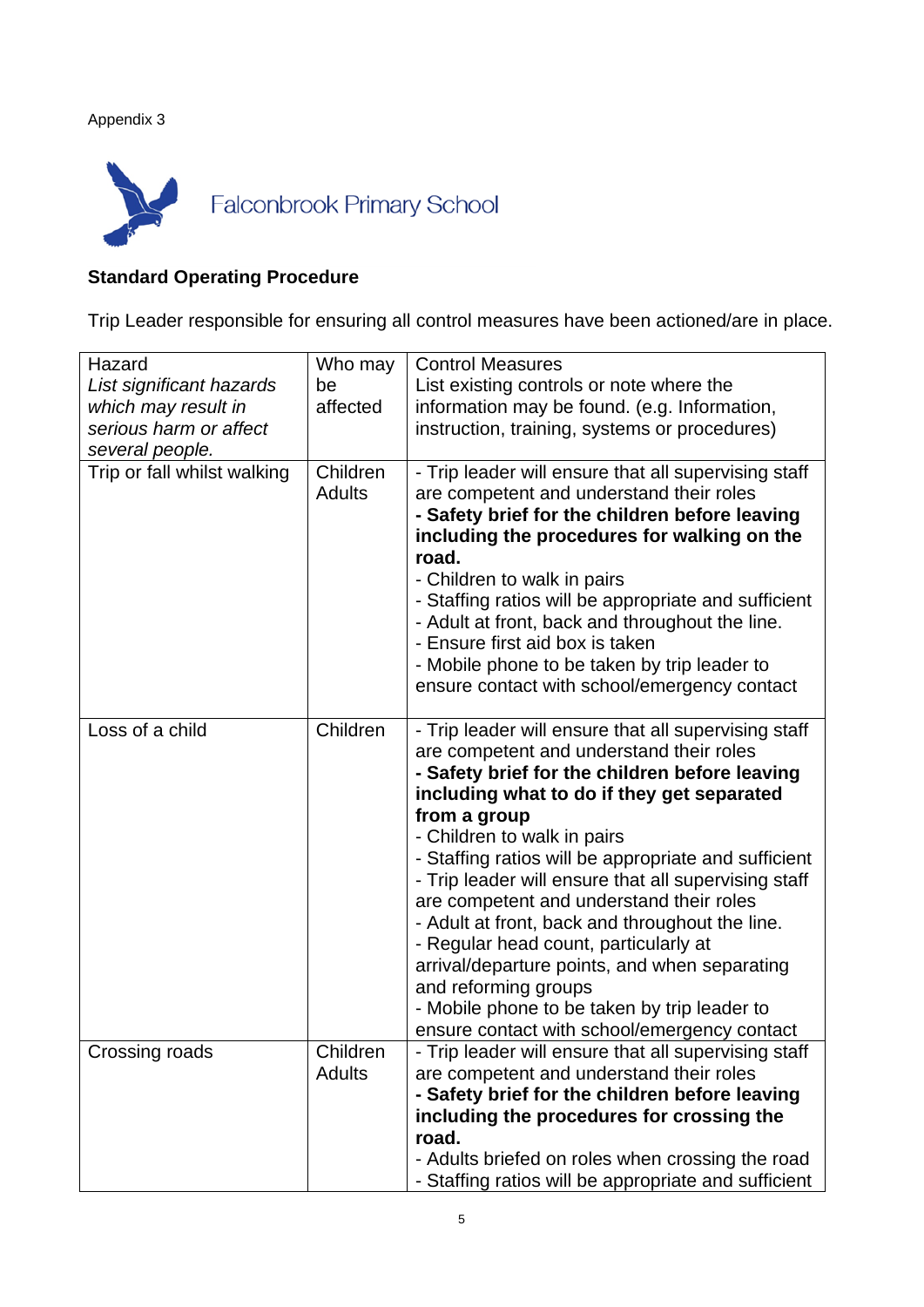|                                            |                           | - Adults to stand on either side of road and stop<br>traffic<br>- Use pedestrian crossings where possible, if not<br>possible only cross when safe to do so.<br>- Crossing opportunities pre-planned<br>- Mobile phone to be taken by trip leader to<br>ensure contact with school/emergency contact                                                                                                                                                               |
|--------------------------------------------|---------------------------|--------------------------------------------------------------------------------------------------------------------------------------------------------------------------------------------------------------------------------------------------------------------------------------------------------------------------------------------------------------------------------------------------------------------------------------------------------------------|
| Child(ren) become ill                      | Children                  | - Trip leader will ensure that all supervising staff<br>are competent and understand their roles<br>- Ensure first aid box is taken<br>- Adequate number of staff to ensure that<br>child(ren) can be accompanied back to school if<br>they need to and remaining children are still<br>adequately supervised<br>- Mobile phone to be taken by trip leader to<br>ensure contact with school/emergency contact                                                      |
| Dangerous behaviour<br>from child(ren)     | Children<br><b>Adults</b> | - Trip leader will ensure that all supervising staff<br>are competent and understand their roles<br>- Safety brief for the children before leaving<br>including a reminder of behaviour<br>expectations on trips<br>- Behaviour expectation reminded to all<br>children throughout the trip<br>- Mobile phone to be taken by trip leader to<br>ensure contact with school/emergency contact                                                                        |
| Exposure to adverse<br>weather conditions  |                           | - Check the weather forecast before trip<br>- Children to be advised on what appropriate<br>clothing to wear<br>- Ensure undercover contingency plan is in<br>place                                                                                                                                                                                                                                                                                                |
| Embarking/<br>disembarking from<br>vehicle |                           | - Safety brief for the children before leaving<br>including a reminder of how to embark and<br>disembark vehicles<br>- Trip leader will ensure that all supervising staff<br>are competent and understand their roles<br>- Safe locations are pre-planned and chosen to<br>get on/off transport<br>- Ensure one staff member is the first on-board<br>and last off board<br>- One staff member is allocated to stand by and<br>check doorway as pupils enter/leave |
| Injury whilst travelling on<br>bus/train   |                           | - Safety brief for the children before leaving<br>including a reminder of how to behave on<br>public transport<br>- Trip leader will ensure that all supervising staff<br>are competent and understand their roles                                                                                                                                                                                                                                                 |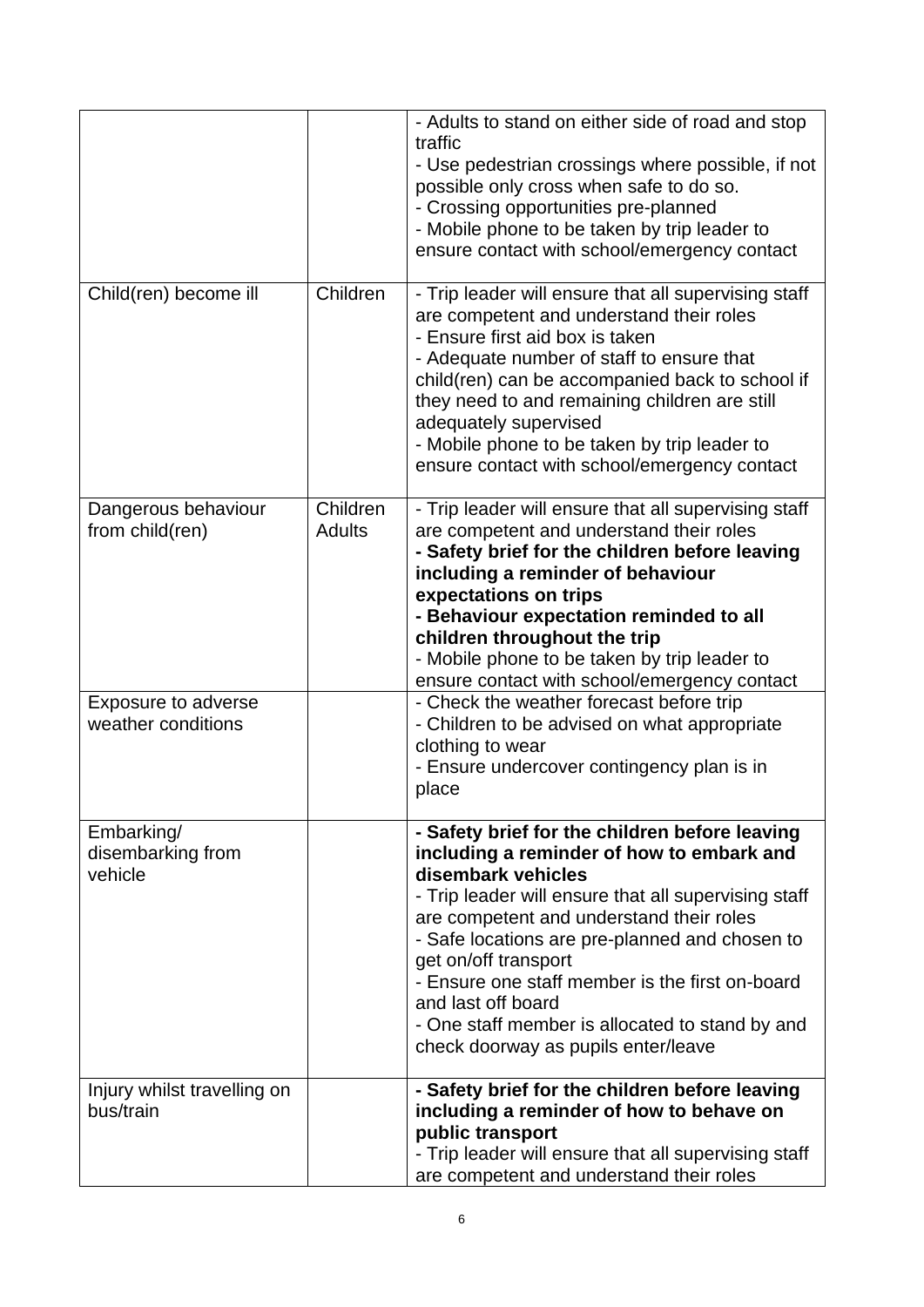|  | - Ensure all children are sitting correctly on the<br>bus<br>- If children need to stand ensure they hold onto<br>the bars at all times<br>- Adults are spaced adequately across the<br>children |
|--|--------------------------------------------------------------------------------------------------------------------------------------------------------------------------------------------------|
|--|--------------------------------------------------------------------------------------------------------------------------------------------------------------------------------------------------|

COVID-19 Additional measures

| Hazard                         | Who may                   | <b>Control Measures</b>                                                                       |
|--------------------------------|---------------------------|-----------------------------------------------------------------------------------------------|
| List significant hazards       | be                        | List existing controls or note where the information may                                      |
| which may result in            | affected                  | be found. (e.g. Information, instruction, training, systems                                   |
| serious harm or affect         |                           | or procedures)                                                                                |
| several people.                |                           |                                                                                               |
| Catching/spreading<br>COVID-19 | <b>Adults</b><br>Children | - Adults and children wash hands before leaving and on<br>return to school.                   |
|                                |                           | - Adults and children wash hands before eating.                                               |
|                                |                           | - Regular hand washing and sanitising throughout the<br>trip.                                 |
|                                |                           | - Avoid touching surfaces and to wash/sanitise hands<br>after touching any communal surfaces. |
|                                |                           | - Adults and children to remain with their group. Children                                    |
|                                |                           | to never mix with other children or adults from other                                         |
|                                |                           | schools, adults to minimise/avoid mixing with other<br>adults from other schools.             |
|                                |                           | - Maintain social distancing from other adults and                                            |
|                                |                           | children wherever possible.                                                                   |
|                                |                           | - All adults are advised to wear a mask when indoors                                          |
|                                |                           | and whenever social distancing is not possible outdoors.                                      |
|                                |                           | - All adults are advised to wear face masks on public                                         |
|                                |                           | transport.                                                                                    |
|                                |                           | - Safety brief for the children before leaving.                                               |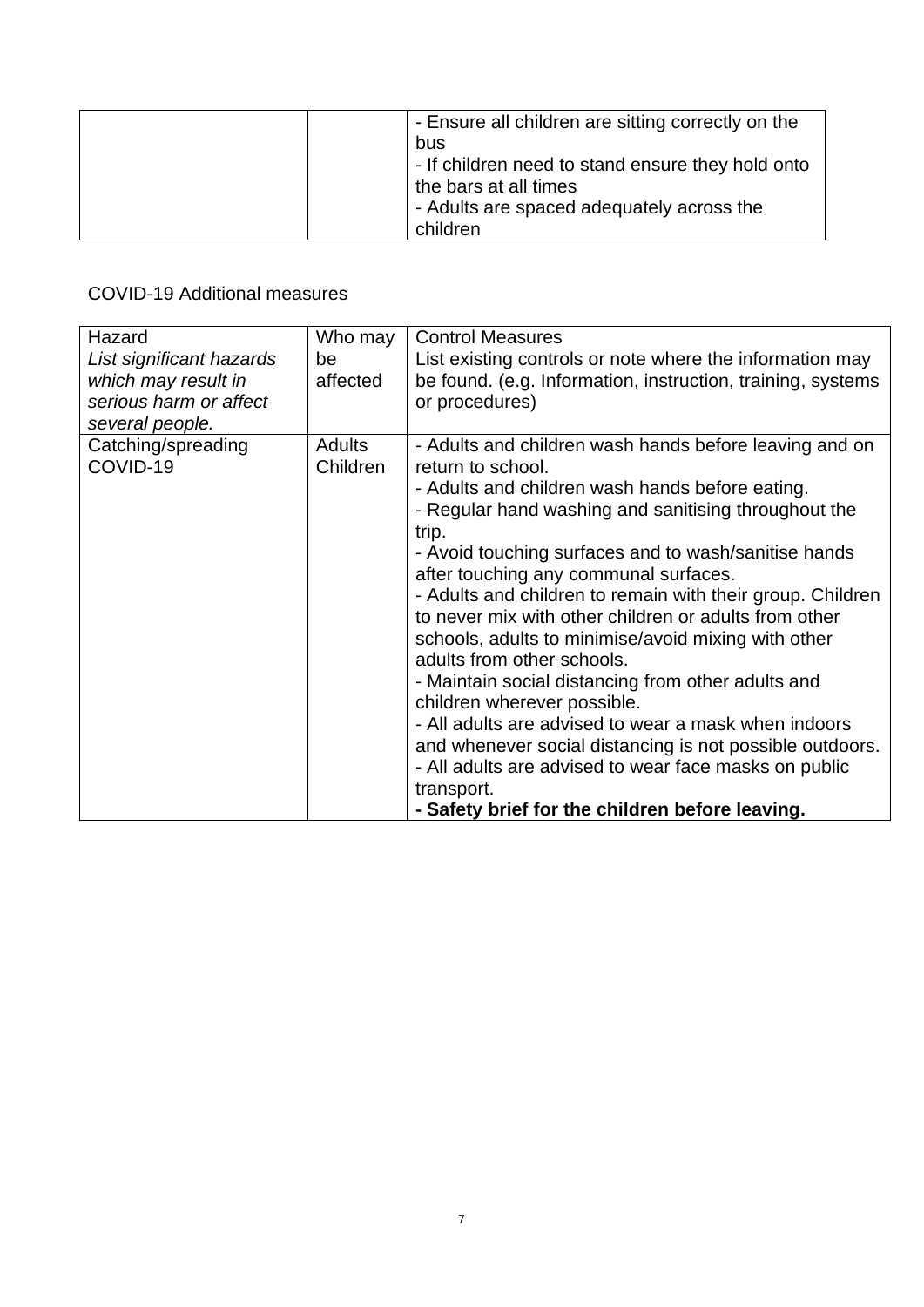# **Specific Risk Assessment**

# Establishment/Activity: Date of Trip:

Trip leader:

Accompanying adults:

| Hazard<br>List significant hazards which may result                  | Who may<br>be | <b>Control Measures</b><br>List existing controls or note where the information may be | <b>Head Teacher Comments</b> |
|----------------------------------------------------------------------|---------------|----------------------------------------------------------------------------------------|------------------------------|
| in serious harm or affect several people<br>including medical needs. | affected      | found. (e.g. Information, instruction, training, systems or<br>procedures)             |                              |
|                                                                      |               |                                                                                        |                              |
|                                                                      |               |                                                                                        |                              |
|                                                                      |               |                                                                                        |                              |
|                                                                      |               |                                                                                        |                              |
|                                                                      |               |                                                                                        |                              |
|                                                                      |               |                                                                                        |                              |

Agreed by Head Teacher: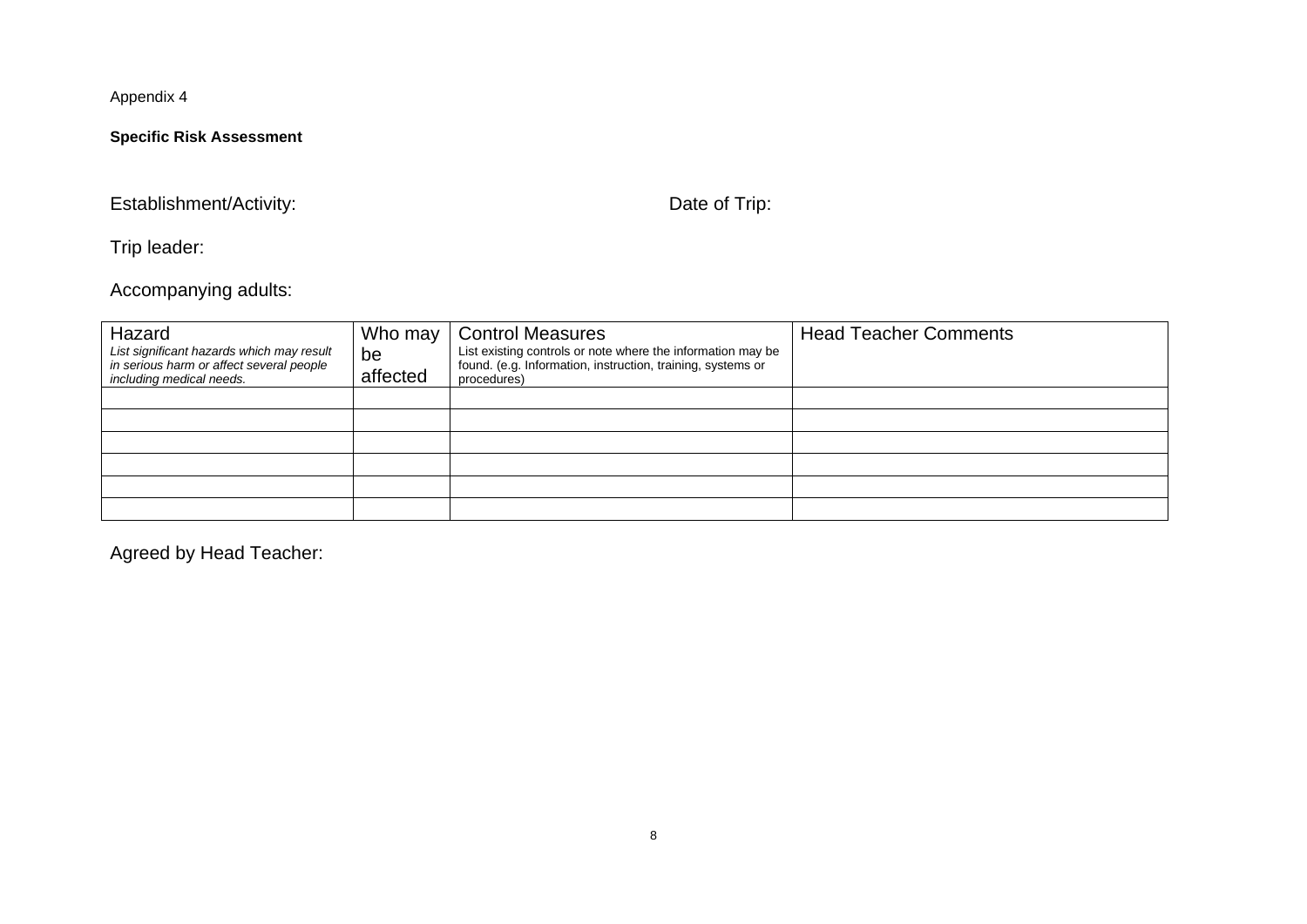

# **Trips Procedures and Timetable**

# Please note – trips may be cancelled if any action is not undertaken within the stated timescale.

*Additional actions for trips with a cost*

| <b>Timescale</b><br>All timings are a<br>minimum requirement | Action                                                                                                      | Person responsible  |
|--------------------------------------------------------------|-------------------------------------------------------------------------------------------------------------|---------------------|
| 6 weeks                                                      | Trip request form completed and given<br>to the Head Teacher                                                | <b>Visit Leader</b> |
| 6 weeks                                                      | Trip is authorised by the Headteacher<br>and a copy of the signed trip request<br>form is given to the DHT. | <b>Visit Leader</b> |
| 6 weeks                                                      | Trip request for given to SBM.                                                                              | <b>Visit Leader</b> |
| 6 weeks                                                      | Trip is booked and details added to<br>online calendar                                                      | <b>Visit Leader</b> |
| 3 weeks                                                      | Packed lunches ordered                                                                                      | <b>DHT</b>          |
| 3 weeks                                                      | <b>Travel booked</b>                                                                                        | <b>DHT</b>          |
| 2 weeks                                                      | Letter sent to parents asking for                                                                           | <b>DHT</b>          |
| before<br>cancelation<br>date                                | voluntary contributions                                                                                     |                     |
| 2 weeks<br>before<br>cancelation<br>date                     | Follow up contributions with parents                                                                        | <b>Admin Team</b>   |
| 2 days<br>before<br>cancelation<br>date                      | <b>SBM to inform Headteacher and Deputy</b><br>Headteacher of the amount of money<br>collected              | <b>SLT</b>          |
| 1 day before<br>cancelation<br>date                          | <b>Head Teacher to inform Visit Leader if</b><br>the trip is able to go ahead                               | <b>Head Teacher</b> |
| 2 weeks                                                      | Letter sent to parents                                                                                      | <b>DHT</b>          |
| 2 weeks                                                      | Specific Risk Assessment completed<br>and given to Head Teacher                                             | <b>Visit Leader</b> |
| 2 weeks                                                      | Specific Risk Assessment given back to<br>the Visit Leader                                                  | <b>Head Teacher</b> |
| 2 weeks                                                      | Copy of the Specific Risk Assessment<br>given to the DHT                                                    | <b>Visit Leader</b> |
| 1 day                                                        | Staff briefed on their role on the trip                                                                     | <b>Visit Leader</b> |
| 1 day                                                        | Children briefed on their role on the trip                                                                  | <b>Visit Leader</b> |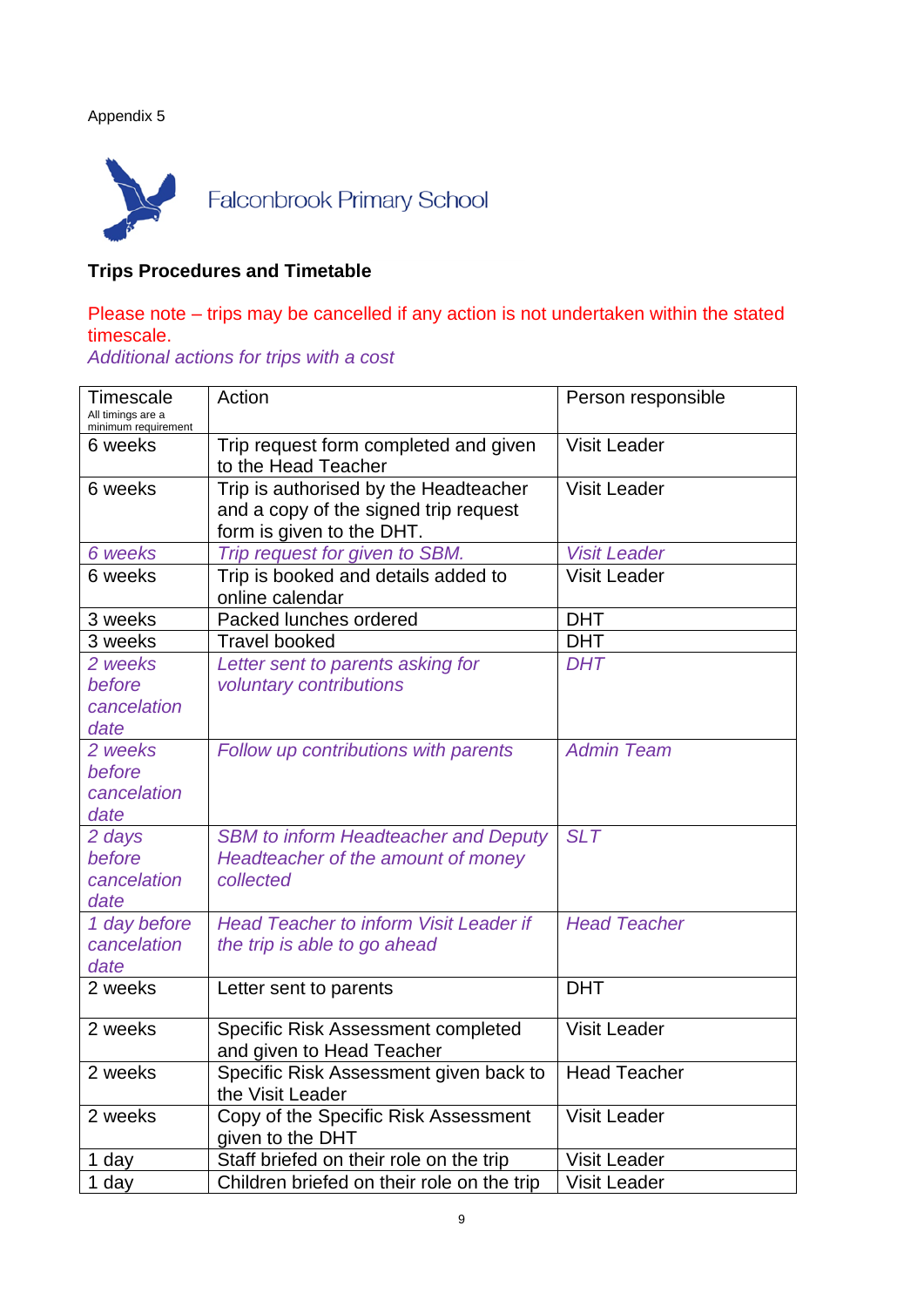### **Emergency Plan**

A critical incident is any incident where events go beyond the normal coping mechanisms and experience of the visit leadership team. If this occurs the visit leader will carry out the following procedures.



*\*Between 7.30am and 5.00pm the Emergency Base Contact is the school office. For trips beyond these hours the Emergency Base Contact is the Head teacher or Deputy Head teacher if the Head teacher is on the trip.*

\*\**Contact only if the Head teacher has decided this is the level of response needed for the critical incident.*

Refer also to the Wandsworth Outdoor Education Visits Guidance, Annex B Emergency procedure group leader and Annex C Emergency procedures base contact (saved in all staff – trips)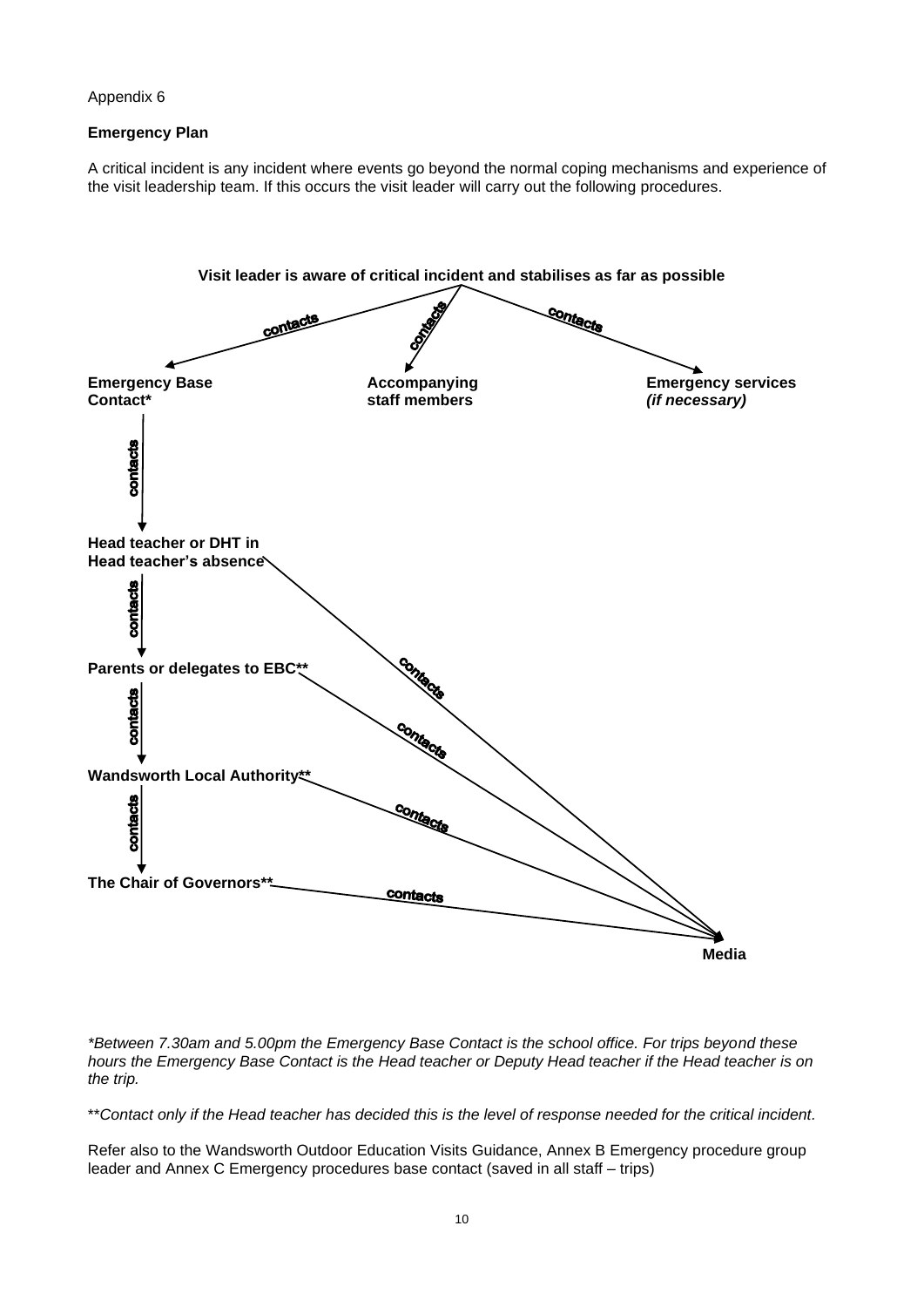# **Application for approval for Category A activities (i.e. all educational visits, residential visits, sporting and hazardous pursuits)**

| From                            |        |  |
|---------------------------------|--------|--|
| Establishment                   |        |  |
| Address<br>(For Correspondence) |        |  |
| Post code                       |        |  |
| Tel no                          | e-mail |  |

| Date of outward journey                                 | of<br>Date<br>return<br>journey               |
|---------------------------------------------------------|-----------------------------------------------|
| Mode of travel                                          |                                               |
| Destination or places to be<br>visited (postal address) |                                               |
| Country(ies)                                            |                                               |
| Type of accommodation                                   | Has it been used by you<br>Yes / No<br>before |

| Purpose of journey / visit and<br>specific educational objectives                                                                                                                                                               |          |                                               |          |
|---------------------------------------------------------------------------------------------------------------------------------------------------------------------------------------------------------------------------------|----------|-----------------------------------------------|----------|
| Details of the programme of<br>activities<br>Please give full details of your plans for<br>each day or attach a copy (including<br>itineraries, routes and special safety<br>measures /<br>equipment, campsite grid references) |          |                                               |          |
| experience of this<br><b>Previous</b><br>venture                                                                                                                                                                                |          |                                               |          |
| pre-visited<br>the<br>Have<br>you<br>site(s)?                                                                                                                                                                                   | Yes / No | Has a written risk assessment been completed? | Yes / No |
| If<br>will<br>pre-visit,<br>how<br>no<br>information<br>preparatory<br>be<br>sought?                                                                                                                                            |          |                                               |          |

| Emergency contact person(s) telephone number(s) at home (out of office hours) – (only one required if just one<br>overnight involved.) |  |  |  |
|----------------------------------------------------------------------------------------------------------------------------------------|--|--|--|
| l Contact Person 1                                                                                                                     |  |  |  |
| Contact Person 2                                                                                                                       |  |  |  |
| Emergency contact number at                                                                                                            |  |  |  |
| destination                                                                                                                            |  |  |  |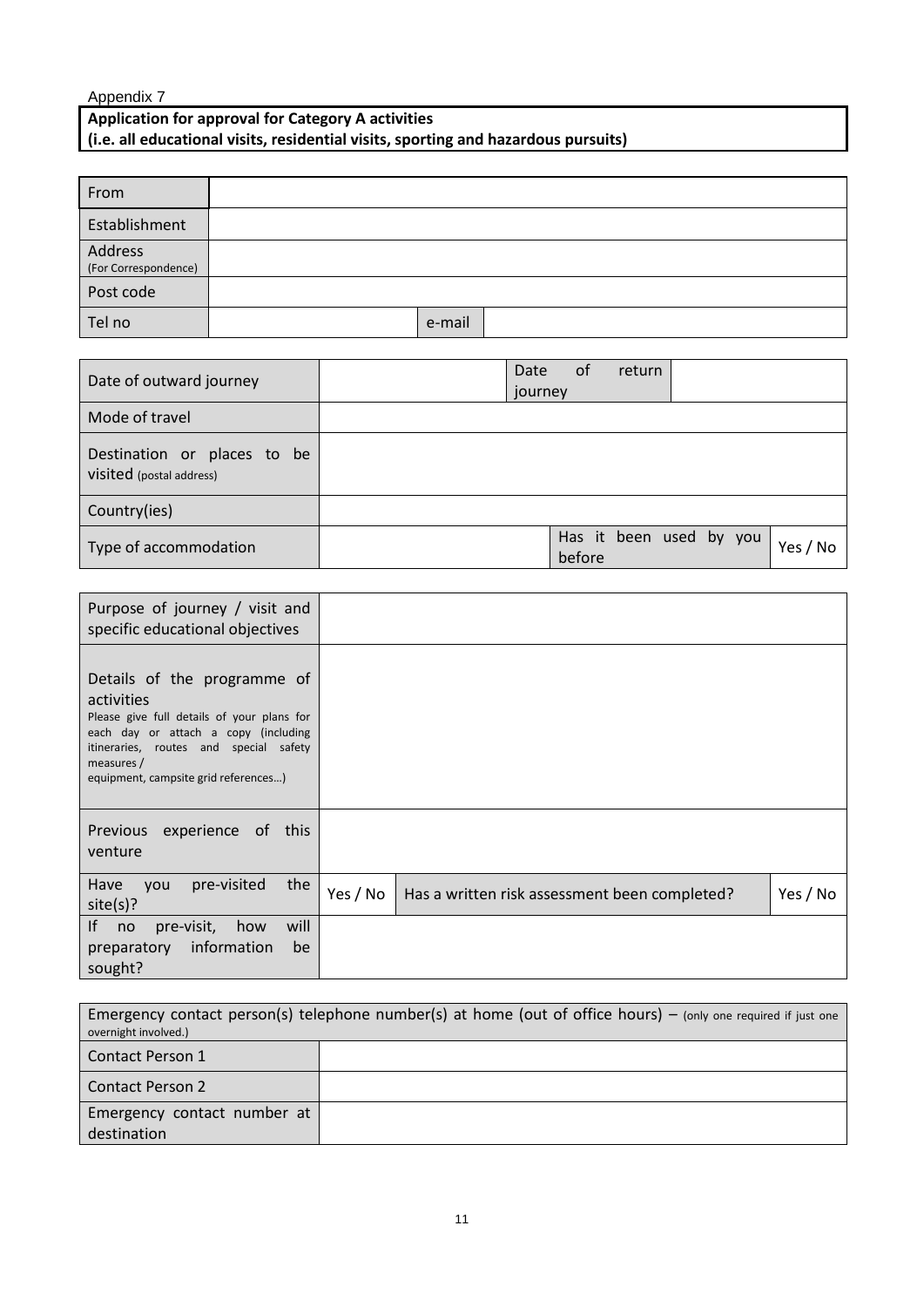| Name of tour operator or<br>company used                              |                                                                                      |           |
|-----------------------------------------------------------------------|--------------------------------------------------------------------------------------|-----------|
| Tel no                                                                |                                                                                      |           |
| Type of financial bonding (e.g.<br>ABTA, ATOL, IPT)                   |                                                                                      |           |
| Travel arrangements<br>(e.g.<br>coach), name and Tel no of<br>company |                                                                                      |           |
| Name of driver if self-drive<br>transport is to be used               | Is the instructing or leading to be<br>undertaken by Centre or Tour Company<br>staff | Yes<br>No |
| Name of Insurance Company<br>providing cover                          |                                                                                      |           |

| Name of party organiser     | Gender: M/F |
|-----------------------------|-------------|
| Name of party leader        | Gender: M/F |
| Name of deputy party leader | Gender: M/F |

| Name(s) of your professionally qualified staff, e.g. teacher, youth worker |  |  |                                                                                    |                            |  |  |
|----------------------------------------------------------------------------|--|--|------------------------------------------------------------------------------------|----------------------------|--|--|
| Gender<br>Name (group leader first)<br>M/F                                 |  |  | Any activity qualification held relevant<br>to the venture, e.g. Open Country, DoE | Date obtained /<br>updated |  |  |
|                                                                            |  |  |                                                                                    |                            |  |  |
|                                                                            |  |  |                                                                                    |                            |  |  |
|                                                                            |  |  |                                                                                    |                            |  |  |
|                                                                            |  |  |                                                                                    |                            |  |  |
|                                                                            |  |  |                                                                                    |                            |  |  |
|                                                                            |  |  |                                                                                    |                            |  |  |
| Please indicate if any staff will not be present throughout the venture    |  |  |                                                                                    |                            |  |  |
| Number of support adults (volunteers or other responsible adults)          |  |  |                                                                                    |                            |  |  |
| Male                                                                       |  |  | Female                                                                             |                            |  |  |
|                                                                            |  |  |                                                                                    |                            |  |  |

| Names of First |  |
|----------------|--|
| Aiders         |  |

| Pupil numbers                               |                             |           |  |           |  |               |  |  |
|---------------------------------------------|-----------------------------|-----------|--|-----------|--|---------------|--|--|
| <b>Males</b>                                |                             | Age range |  | Including |  | Over 18 years |  |  |
| Females                                     |                             | Age range |  | Including |  | Over 18 years |  |  |
| specific disabilities                       | Names of group members with |           |  |           |  |               |  |  |
| Have any special arrangements<br>been made? |                             |           |  |           |  |               |  |  |